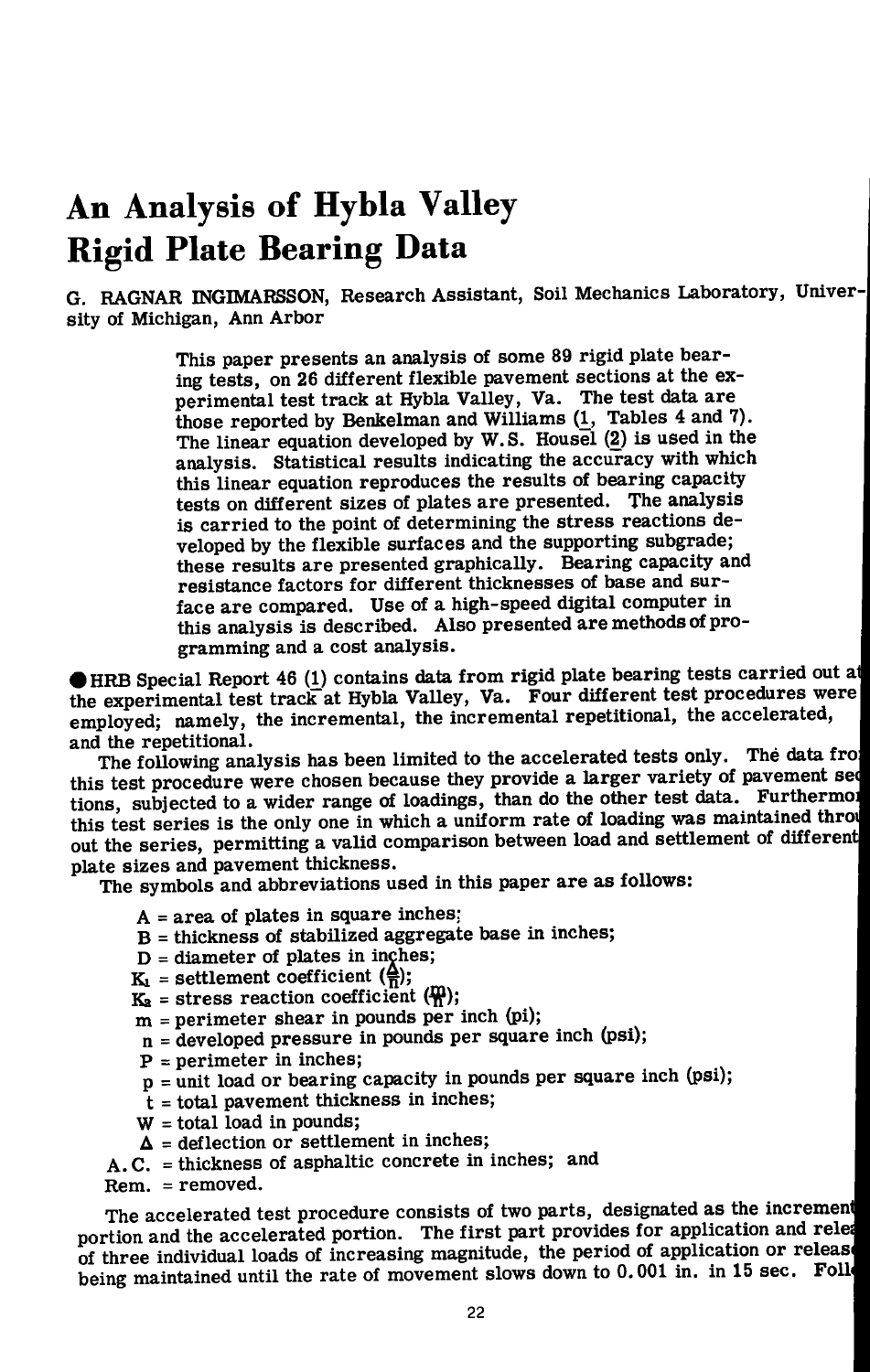

Figure 1. Load-deflection graph.

ng the release of the third load, the accelerated portion is carried out, providing for rate of vertical movement of the surface under a load applied at a settlement rate of 5 in. per min.

Figure 1 shows a typical load-deflection graph from the accelerated tests. As exected, there is a definite discontinuity in the graph at 0.4-in. deflection, due to the hange in rate of loading.

## THE LINEAR EQUATION

In Housel's perimeter-shear theory (3), the bearing capacity or intensity of load is kpressed by the following straight line equation for a given amount of deflection:

> P  $- A$   $-$

<sup>I</sup> which

 $p =$  unit load or bearing capacity;

- m = perimeter shear, load per unit length;
- n = developed pressure, load per unit area;

 $P = perimeter;$  and

 $A = area$ .

Figure 2 shows how a soil mass devels resistance to applied load in terms of rimeter shear, m, and developed presre,  $n_1 + n_2$ . It will be noted that all the id applied to the surface of the soil o- ;inates within the plate area. Below the frface some of the load is then distribulaterally as perimeter shear and the mainder transmitted directly down the itral column as developed pressure. Previous investigations of plate loading



Figure 2. Stress reactions in cohesive soil .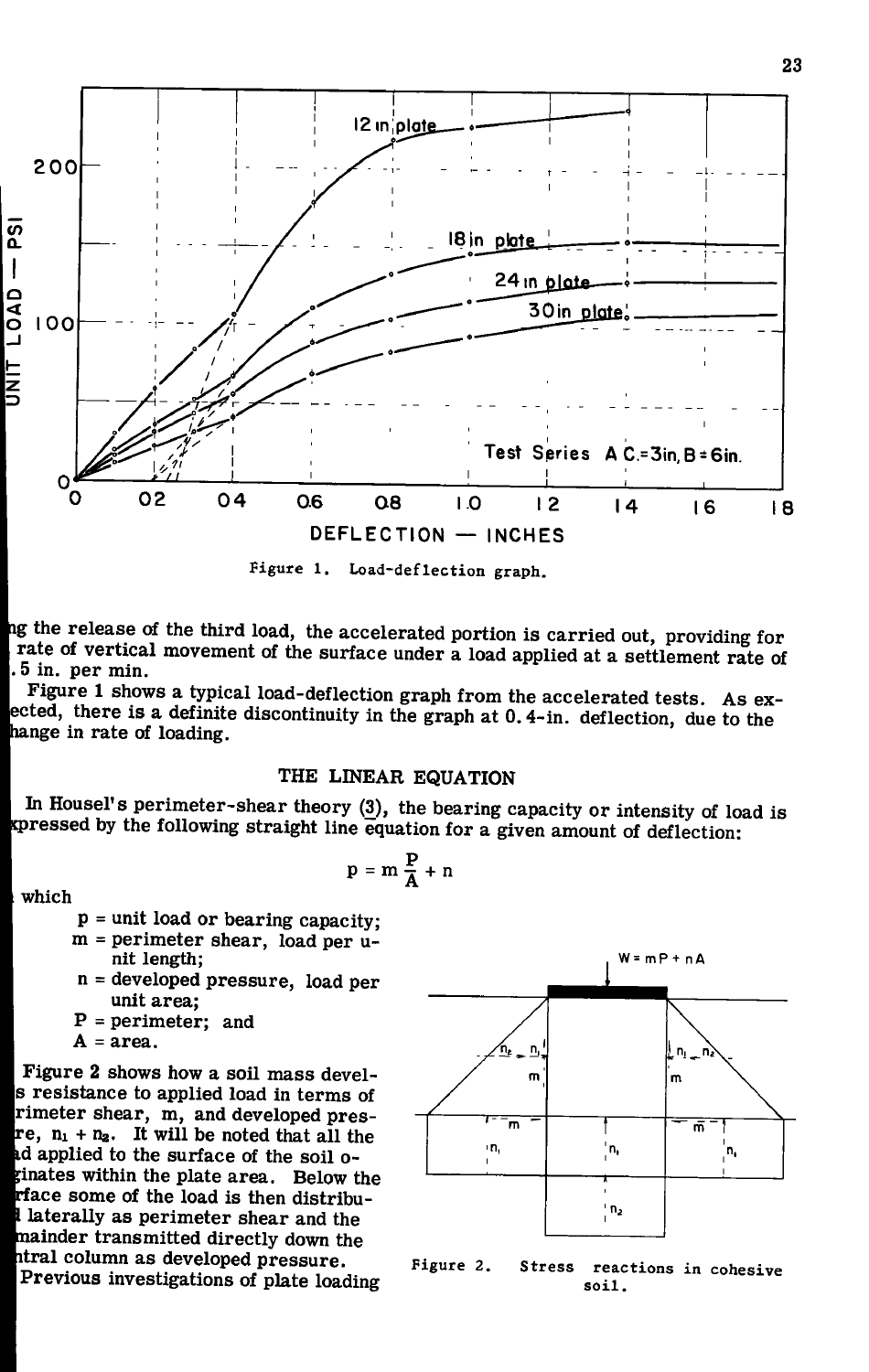tests have shown that the magnitude and sequence in which these stress reactions are developed varies widely, depending on the relative rigidity of the bearing plate and supporting elements of the soil mass. In the normal case the perimeter shear and developed pressure are mobilized simultaneously, with both having positive magnitudes throughout the entire range of load and settlement. In relatively compressible materials the perimeter shear reaches limiting values first and developed pressure, indicated by concentration of pressure in the central column, follows as the final limit of supporting capacity.



Figure 3. Pressure transmission pavement, through

In layered systems, such as a flexible pavement, it has been found that the sequence in which the two basic stress reactions are developed is the same, but that the rates at which they are mobilized are controlled by the relative rigidity of the bearing plates and supporting elements of the pavement structure and subgrade (4). As the load is applied, an elastic depression forms under the bearing area; rigid plates tend to bridge this depression (Fig. 3) where the transmission of pressure concentration at the edge of the plate through granular paving mixtures has been visualized in terms of arching action. Similar pressure distribution takes place through cohesive mixtures where shearing resistance is the basic



Figure 4. Deflection of pavement under various sizes of plates .

reaction.

Pressure transmission through a flexible pavement structure is also influenced by the size and rigidity of the bearing plate (Fig. 4). In larger plates where pressure transmission from the perimete: is limited in magnitude or angle of pressure transmission from affecting the central zone, direct transmission of pressure down the central column becomes a factor These variations in pressure transmissioj must be included in the dimensional effect in plate loading tests and in their analysis^ in terms of the linear equation for bearing capacity.

The first question is whether or not it | is possible to express the bearing capacity of flexible pavements by this linear e-

quation. The second question is whether or not the stress reactions in this type of an alysis will reveal the significant structural behavior of flexible pavements, in spite of the variations which may occur in the sequence and magnitude of these reactions.

#### ANALYSIS OF DATA

As a first step in the analysis of the test data, it was decided to investigate how well the linear equation represented the relationship between the bearing pressures on the various plate sizes at a constant settlement.

In reviewing the typical load-deflection graph (Fig. 1), involving two different rate of loading, it was obvious that it would be necessary to treat the two portions of each load-deflection curve separately. To do this, it was necessary to estimate the no-load deflection value for the two portions of each curve. Inasmuch as the primary objecti of loading tests is to determine the ultimate supporting capacity of the flexible pavements, further analysis was concentrated on the higher ranges of load and the initial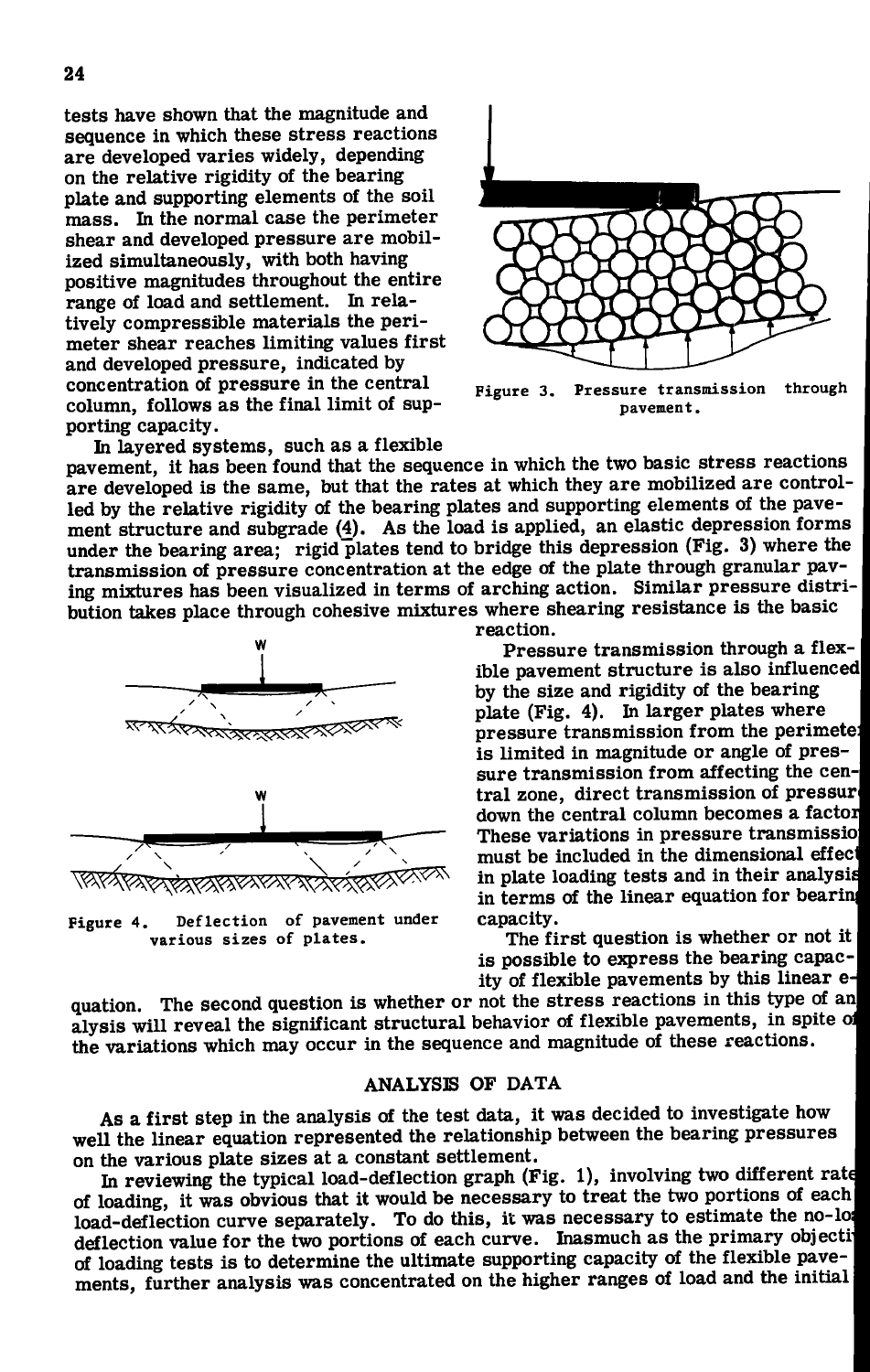



| <b>TABLE</b> |  |
|--------------|--|
|              |  |

COMBINATIONS OF PLATE SIZES TO WHICH THE LINEAR EQUATION WAS APPLIED

|                                            | Plate Diameters (in.) |                |                |
|--------------------------------------------|-----------------------|----------------|----------------|
| <b>Pavement Sections</b>                   | $12 - 18 - 24 - 30$   | $12 - 18 - 24$ | $18 - 24 - 30$ |
| $3$ -in. A.C. - $0$ -in. Base              | $\mathbf x$           | X              | X              |
| $3$ -in. A.C. - $6$ -in. Base              | x                     | X              | X              |
| 3-in. A.C. - 12-in. Base                   | X                     | x              | x              |
| 3-in. A.C. - 18-in. Base                   | x                     | X              | X              |
| 3-in. A.C. - 24-in. Base                   | X                     | X              | X              |
| 6-in. A.C. - 0-in. Base                    | X                     | X              | X              |
| 2-in. A.C. - 0-in. Base                    | X                     | X              | $\mathbf x$    |
| 6-in. A.C. - 6-in. Base                    |                       | X              |                |
| 6-in. A.C. - 12-in. Base                   |                       | $\mathbf x$    |                |
| 6-in. A.C. - 18-in. Base                   |                       |                | x              |
| 6-in. A.C. - 24-in. Base                   |                       |                | $\mathbf x$    |
| 9-in. A.C. - 6-in. Base                    |                       | X              |                |
| 9-in. A.C. - 12-in. Base                   |                       | x              |                |
| 9-in. A.C. - 18-in. Base                   |                       |                | X              |
| B-in. A.C. Rem. - 6-in. Base               | x                     | X              | X              |
| B-in. A.C. Rem. - 12-in. Base              | x                     | x              | X              |
| $B-in. A.C. Rem. - 18-in. Base$            | x                     | x              | X              |
| $3$ -in. A.C. Rem. $-24$ -in. Base         | x                     | x              | X              |
| $\beta$ -in. A.C. Rem. - $\beta$ -in. Base |                       | x              |                |
| β-in. A.C. Rem. - 12-in. Base              |                       | x              |                |
| 5-in. A.C. Rem. - 18-in. Base              |                       |                | X              |
| $-$ in. A.C. Rem. $-$ 24-in. Base          |                       |                | $\mathbf x$    |
| -in. A.C. Rem. - 6-in. Base                |                       | X              |                |
| -in. A.C. Rem. - 12-in. Base               |                       | X              |                |
| -in. A.C. Rem. - 18-in. Base               |                       |                | x              |
| -in. A.C. Rem. - 24-in. Base               |                       |                | X              |
|                                            |                       |                |                |

25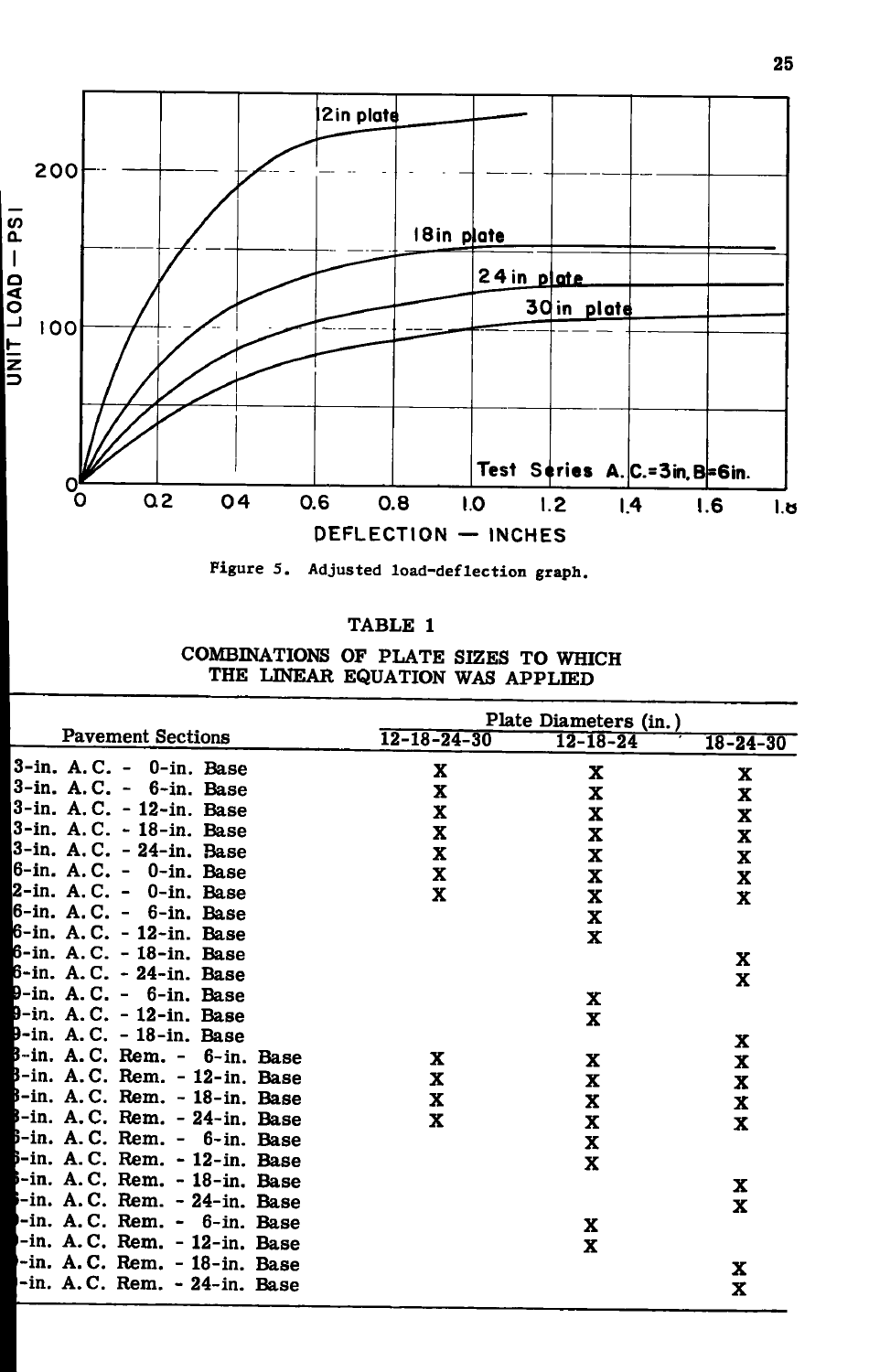

Figure 6. Values of m and n for 3-in. A.C. surface.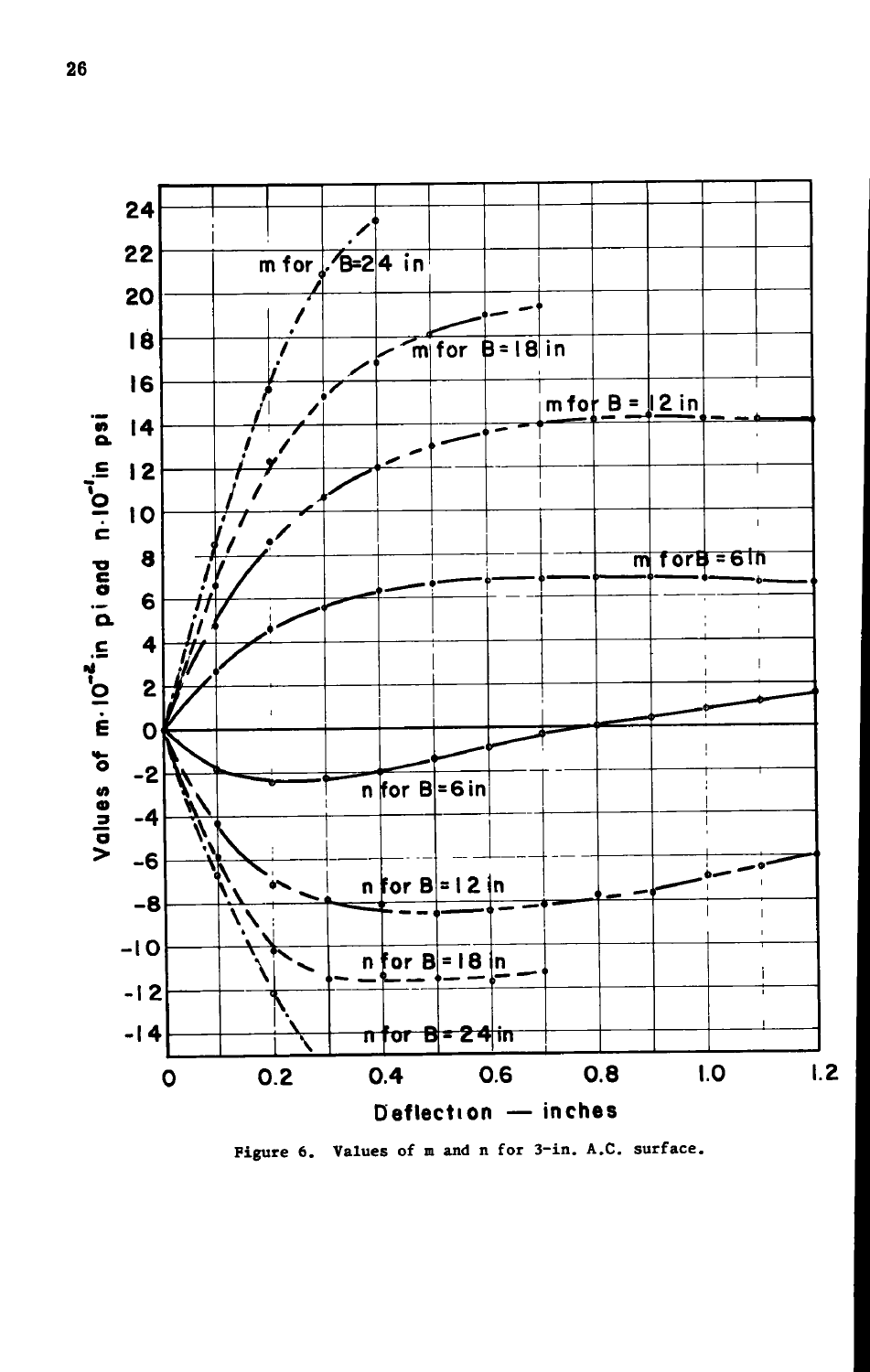

Figure 7. Values of m and n for 3-in. A.C. removed.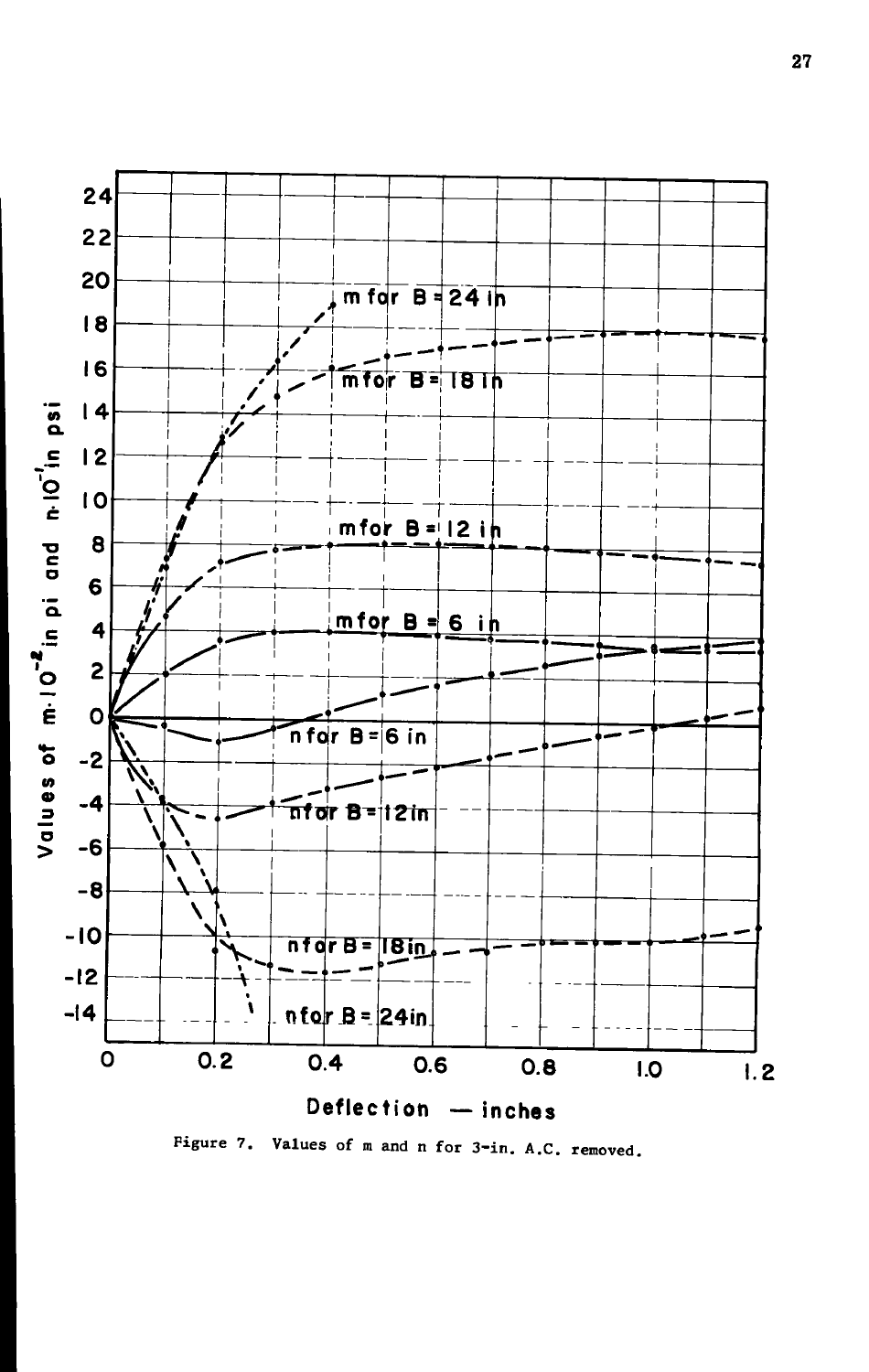

Figure 8. Values of m and n for 6-in. A.C. surface.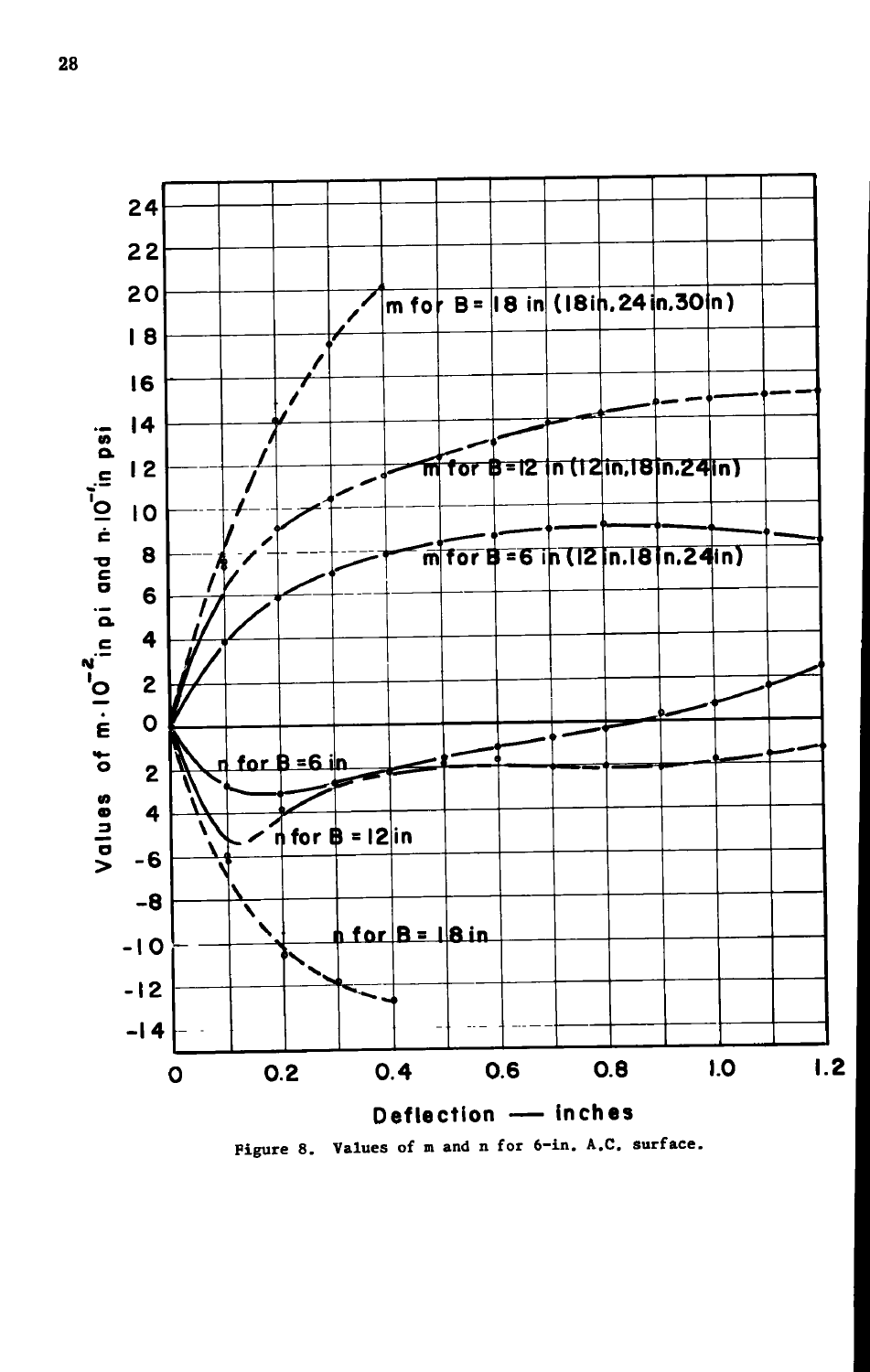

Figure 9. Values of m and n for 6-in. A.C. removed.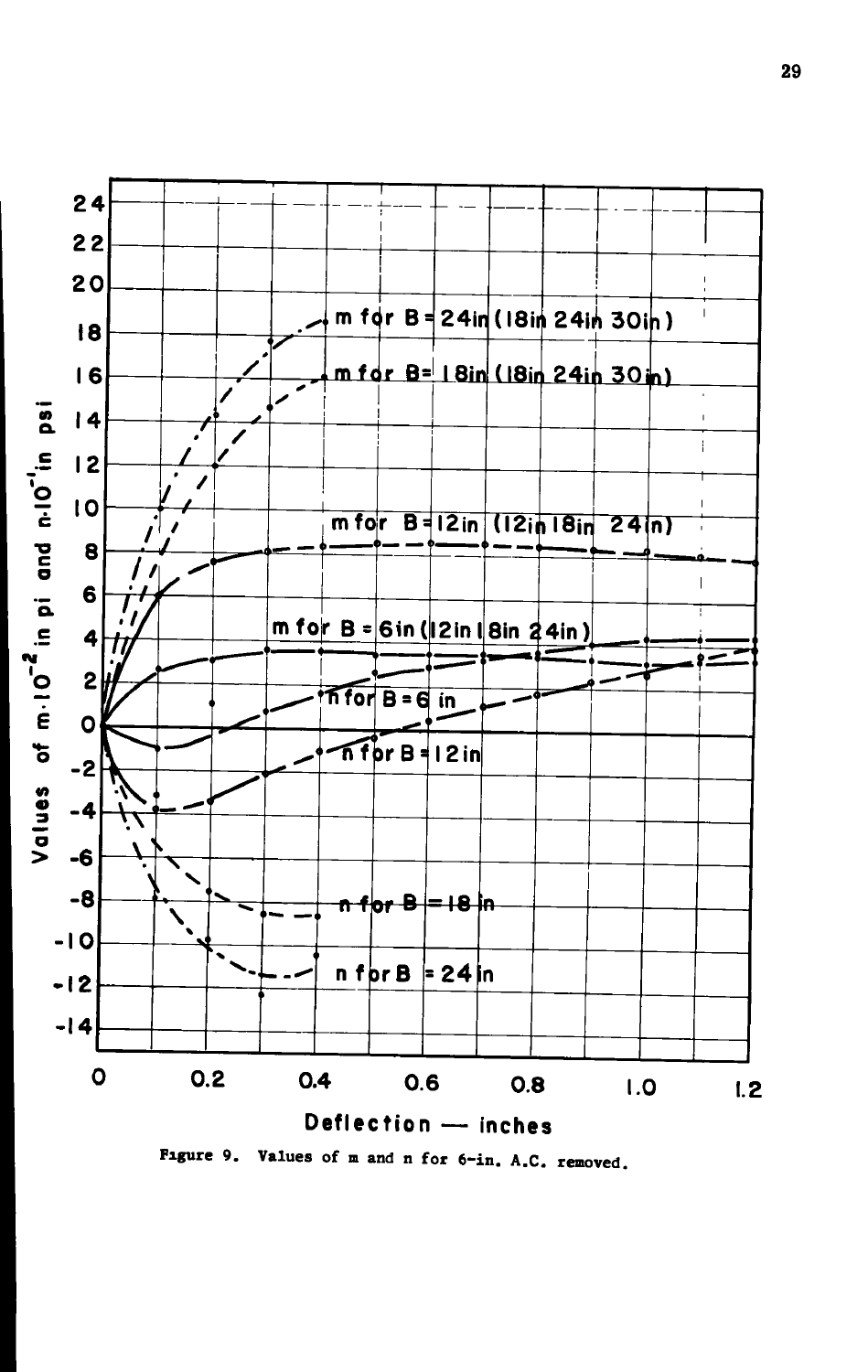

Figure 10. Values of m and n for 9-in. A.C. surface.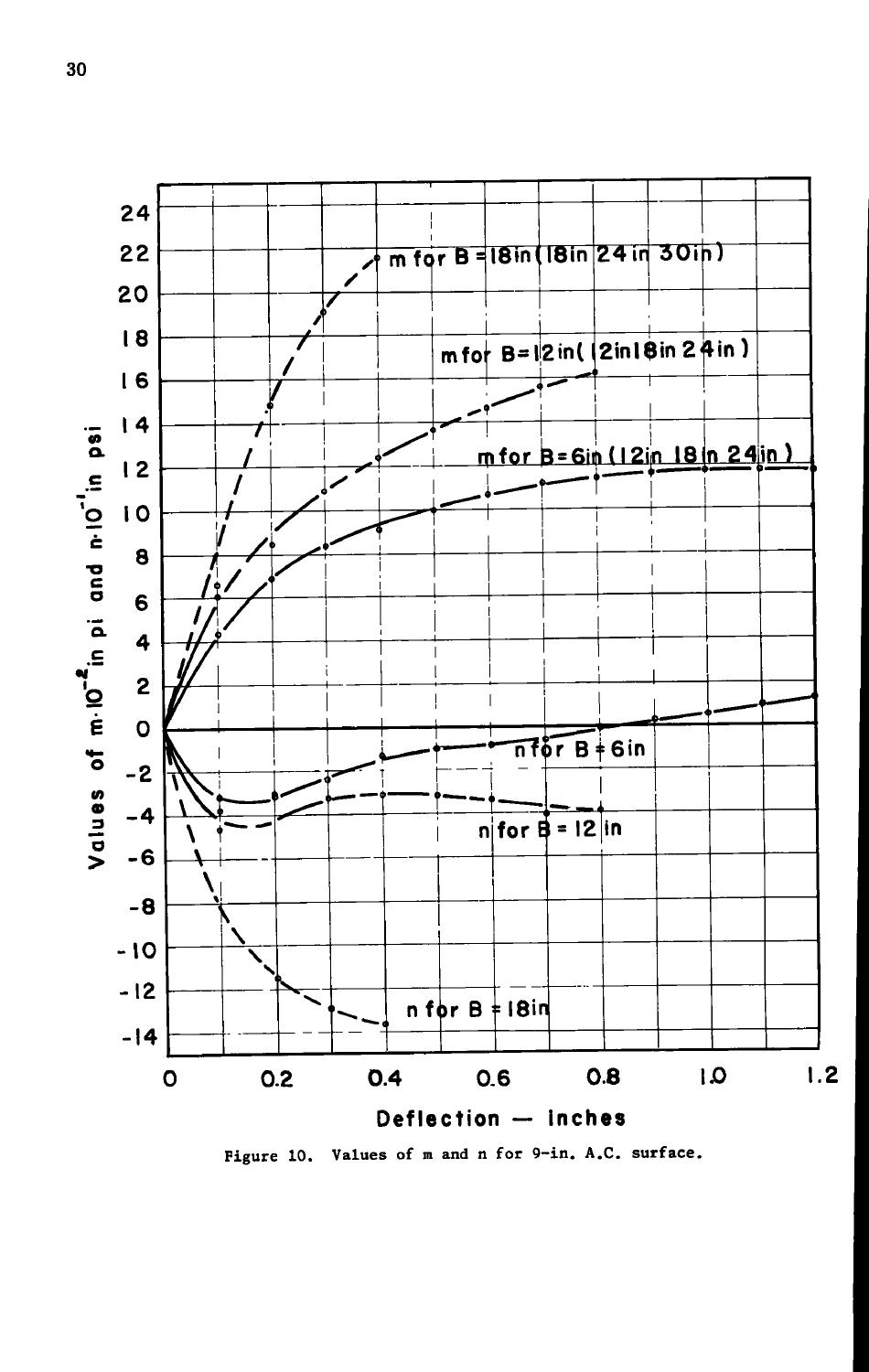

Figure 11. Values of m and n for 9-in. A.C. removed.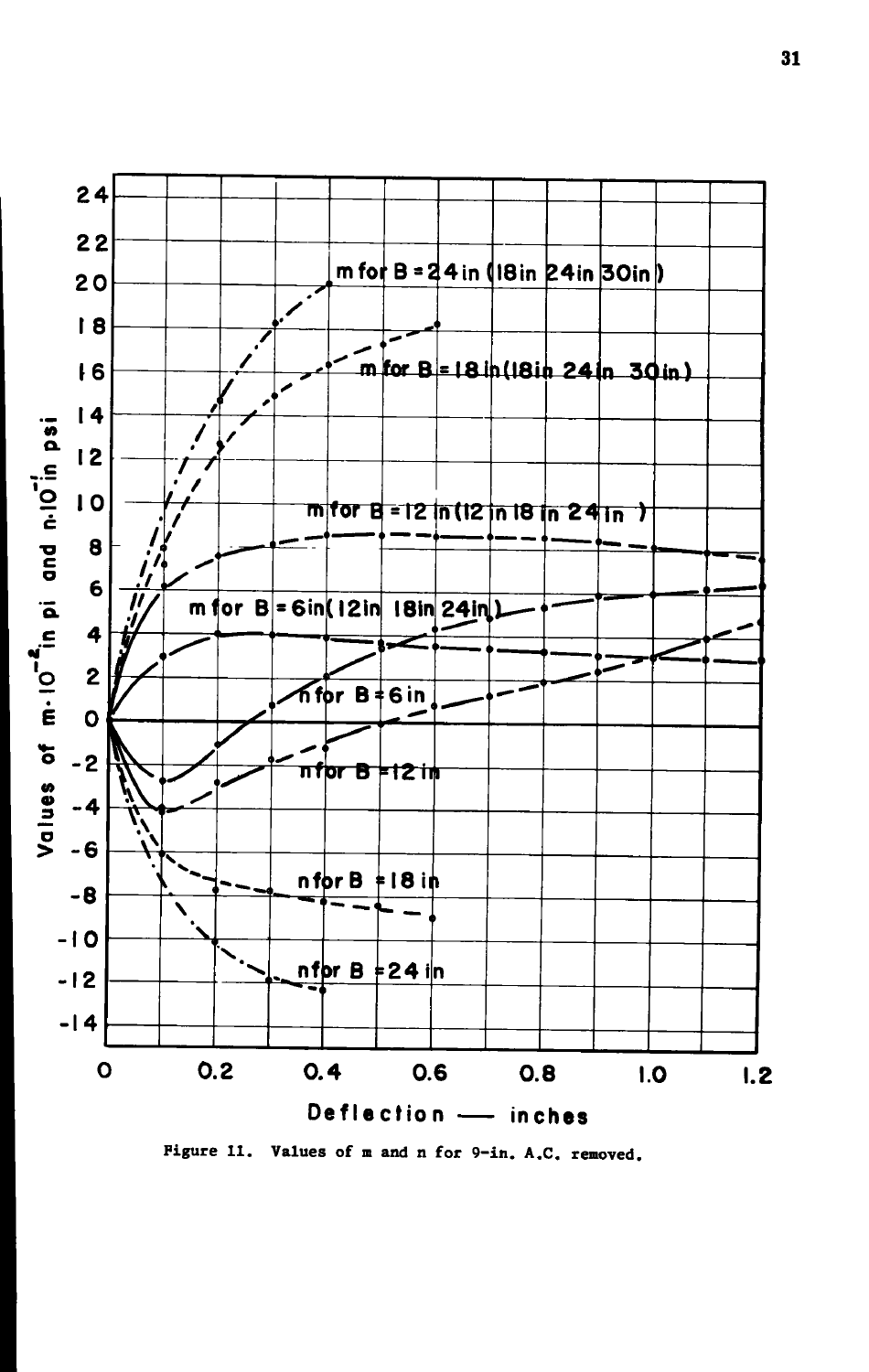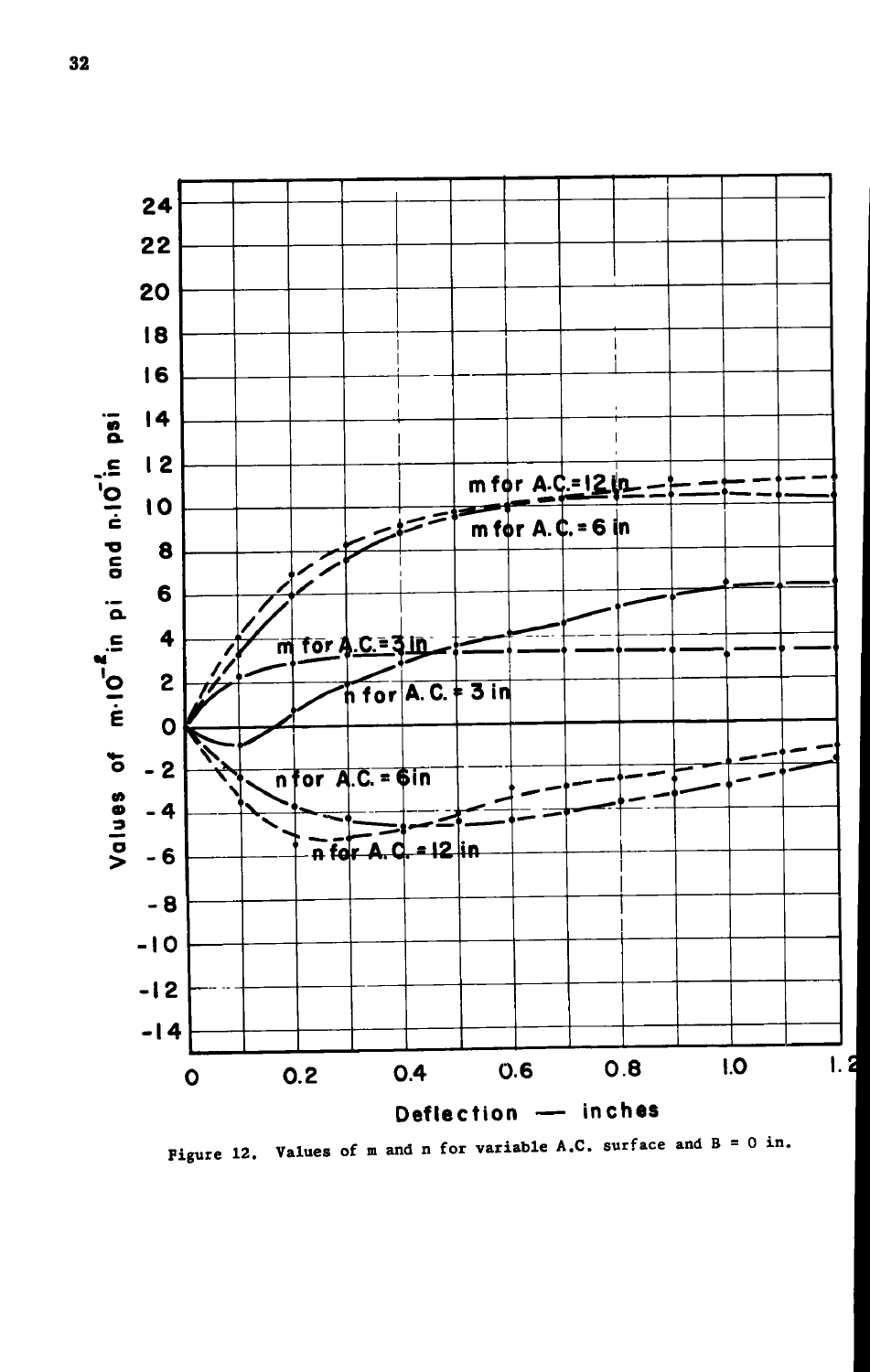**repetitive loading cycle of the accelerated test procedure was considered as a seating process for the accelerated loading which followed.** 

**The no-load deflections for the second portion of the curves could be decided on, either by extending the upper part of the curves graphically down to the abscissa or by ::onsidering the permanent settlement of the pavement after release of the last repetitive load as the no-load deflection.** 

**Values obtained by the second method were used throughout the analysis; but, in nost cases, both methods gave practically identical values.** 

**In Figure 5 the load-deflection diagrams for the accelerated loading from Figure 1 ave been reproduced with a common origin, hereafter referred to as zero deflection.** 

**When all the test data given in Table 4 and Table 7 of HRB Special Report 46 had een treated as explained previously, the linear equation was tested for its capability J express the bearing capacity for various plate sizes at constant deflection. The lethod of least squares was used to determine the constants, m and n, in the linear quation.** 

**It was realized in the beginning of the analysis that it would be advantageous to use high-speed computer to carry out the numerical work. For this purpose, the author Tote a program for the IBM 704 high-speed digital computer. Details of the proram are explained in the Appendix.** 

**The linear equation was applied to three or four plates according to the available ita for each pavement section. Table 1 gives all the pavement sections and plate zes analyzed together as indicated.** 

**The values for the stress reactions, m and n, obtained from the foregoing analyses •e plotted in Figures 6 through 12 for base course thicknesses shown on each curve, some cases, the values of m and n were obtained from three plates only, as indi- .ted on the graphs. Values of m and n for the same thickness of asphaltic concrete irface but with varying base thickness are grouped together, except in Figure 12**  here results are shown from three pavement sections with varying thickness of as**laltic concrete laid on the subgrade with no base course.** 

**When the values of m and n in all test series had been obtained, the bearing capacity expressed by the linear equation was computed and compared to the measured values, tviations of the computed bearing capacity were expressed as percentages of the sasured values, and are presented in Figure 13 with percent of deviation as the abissa and the percentage of almost 2,000 cases as the ordinate.** 

# **DISCUSSION OF TEST RESULTS**

**As summarized in Figure 13, the agreement between the test results and bearing**   $\frac{A}{p}$ **icity at constant settlement computed by the linear equation is remarkably good, combinations of plate size and pavement thickness are represented in the statistianalysis; and, without exception, fall within the narrow range of experimental ershown. Ninety-two percent of all values fall within + 5 percent, and 99.6 percent**  t<br>Lipped<br>Lipped **within the limits of** *t* **10 percent. Considering normal variations in construction .ctice, such results also demonstrate the excellent quality control exercised in the cing and placement of paving materials and in subgrade preparation.** 

**jThe data speak for themselves in answer to the first question, the validity of the fcar equation as a measure of the variation in bearing capacity with the size of load areas in the case of flexible pavements.** The second question, whether or not the ess reactions in this equation can be broken down into factors which reflect signifi**t variations in the structural behavior of flexible pavements, is much more involved. \ review of the data in Figures 6 through 12 brings out several strong trends which consistent throughout the entire test series. Nevertheless, the complete interprelon of these stress reactions has proved to be peculiarly complex. In all cases, ^e is a large increase in the perimeter shear, m, as the pavement thickness is inised. This is perhaps quite obvious and could be anticipated. However, the mag-Jde of this increase is surprising and leads to other variations more difficult to ex- |n.**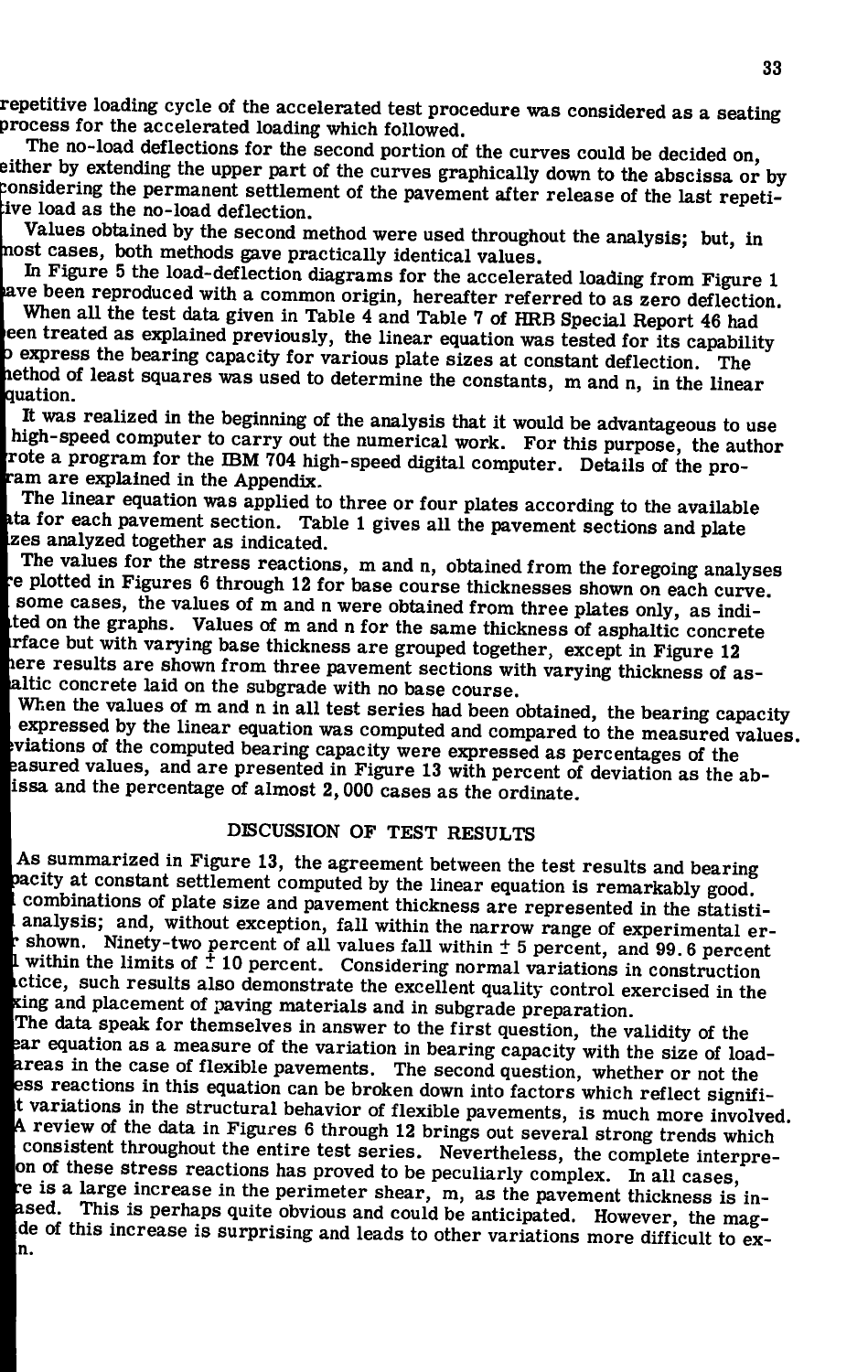### TYPICAL LINEAR EQUATIONS

Figure 14 shows a set of linear equations for a typical test series for deflections of 0.2, 0.78, and 1.2 in. The plotted points show the accuracy with which the linear equation for bearing capacity reproduces the test results, illustrative of the data in Figure 13 for the entire series of tests. At the lowest deflection, 0.2 in., the bearing capacity is negative for the larger sizes of plates. This indicates that the larger plates will not develop positive supporting capacity until the pavement deflection or settlement exceeds that amount. Intercepts on the vertical axis give the values of developed pressure, n, at the indicated settlements. Negative values of n in the lower settlement



**Figure 13. Percentage deviation of computed and observed bearing capacity.** 

range show that in this range the pressure is not being transmitted directly to the sub grade over the entire bearing plate. Such negative values of n are associated with hip values of perimeter shear, m, represented by the steeper slope of the straight lines Figure 14.

This variation in the stress reactions, m and n, shows that applied loads in the lo er range of settlement are being carried by pressure concentration at the edge of the bearing plates. This pressure concentration is then transmitted through the flexible ' pavement to the subgrade, where a substantial part of the perimeter shear will have been converted into developed pressure over the central column. Such results are no new, having been reported previously with partial explanations offered (4). Factors ' believed to produce these results have been shown in Figures 3 and 4 and discussed i a preliminary way. However, it is the quantitative evaluation of these reactions thati presents the difficult problem that has yet to be resolved.

The relation between load, settlement, and size of bearing area has been formula! in more general terms involving two soil resistance coefficients,  $K_1$  and  $K_2$  (3). settlement coefficient, K<sub>1</sub>, has been defined as the ratio of settlement,  $\Delta$ , divided by developed pressure, n  $(K_1 = \Delta/n)$ . This coefficient is analogous to the conventional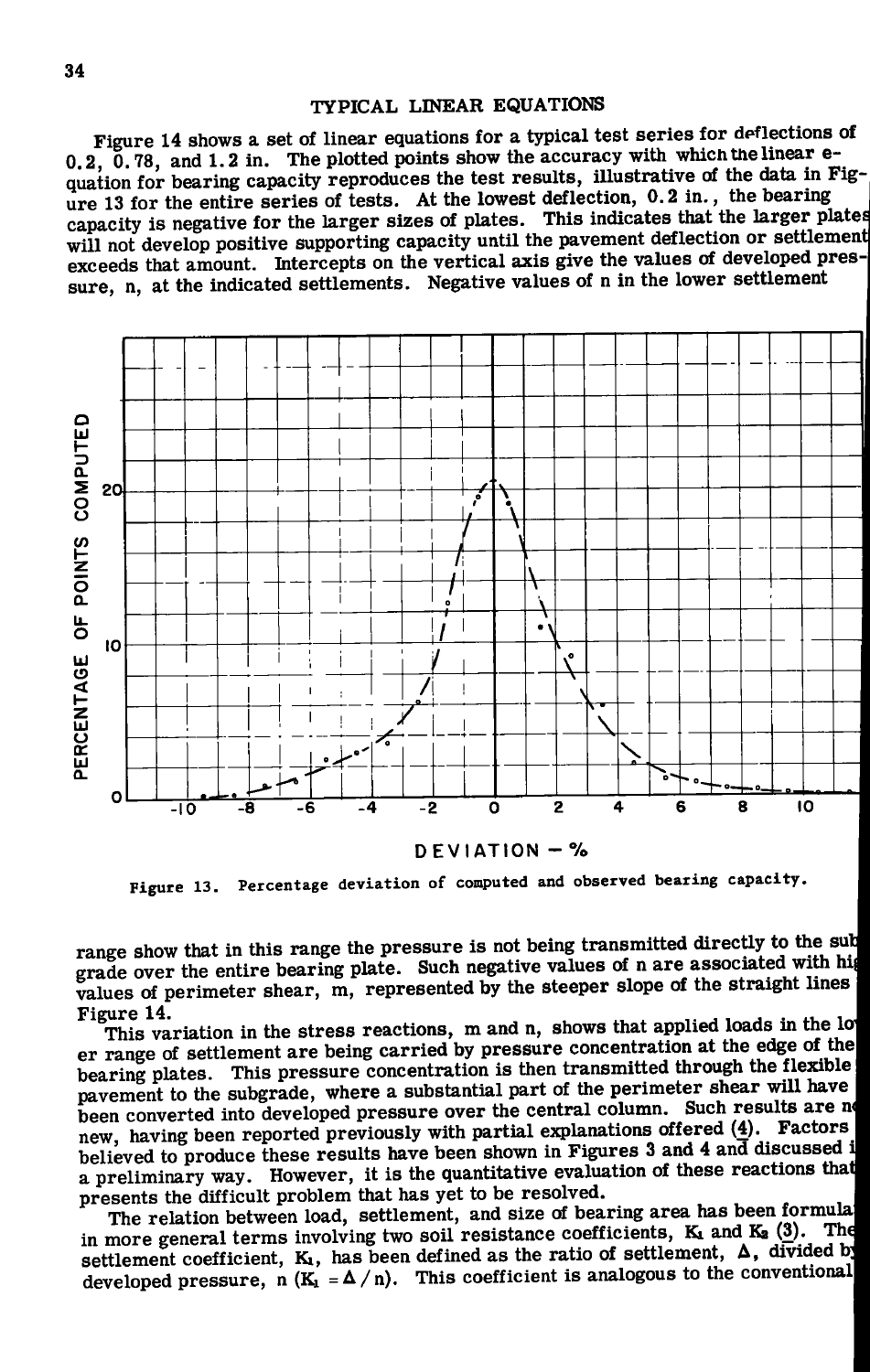

Figure 14. Typical linear equations.

pefficient of compressibility. The stress reaction coefficient,  $K_2$ , has been defined s the ratio of perimeter shear, m, divided by developed pressure, n  $(K_2 = m/n)$ .  $K_2$ ves the relative magnitude of these two types of resistance at any specified settlelent.

Maximum and minimum values of the soil resistance coefficients,  $K_1$  and  $K_2$ , have een identified as measures of the bearing capacity limit of supporting masses in terms static resistance. As shown in Figure 15, such maximum and minimum values ocir in tests on flexible surfaces when the developed pressure, n, is equal to zero. hen encountered in previous tests, another method of identifying the static resistance mit was available for confirmation. This confirmation was provided by extrapolating tes of settlement for various loads to obtain the yield value or load at which progresve settlement was zero. Incremental loading at constant time intervals was not used the Hybla Valley tests, hence this demonstrated procedure is not available.

In passing, it may be noted that the ultimate capacity of these surfaces is such that e total loads employed in the investigation provided only a limited range of pavement flection which was not sufficient to reach limiting values of the variables involved. ttlement for the 24-in. pavement thickness seldom exceeded 0.4 in., and most of e tests for the 18-in. pavement are also limited in the settlement range. Several ts on the 24-in. base thickness have been omitted as there were only one or two ints on the load-settlement diagrams, not enough to justify plotting.

The present tests produce the largest volume of comprehensive data confirming se more complex variations that has yet been available for study; the factual na-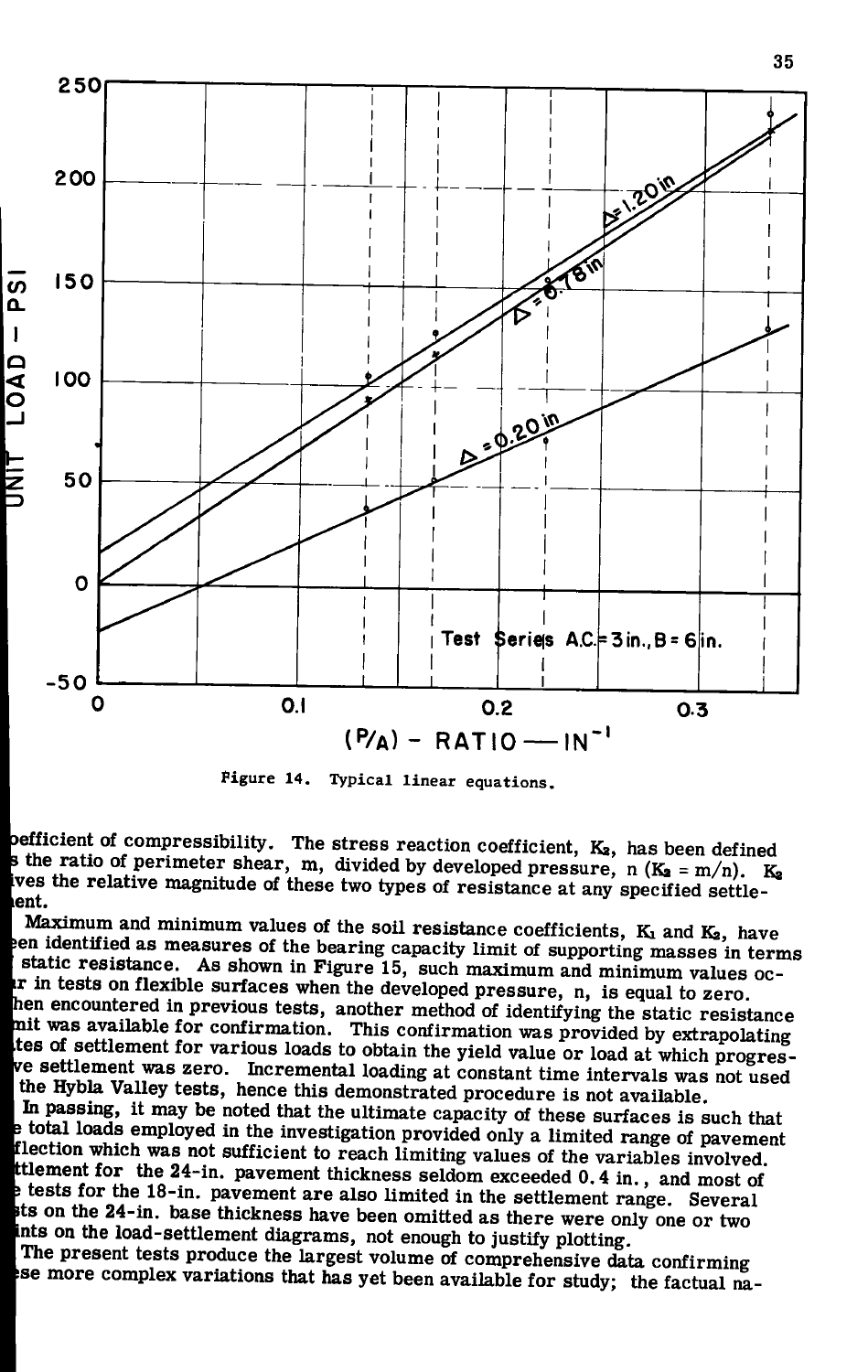

ture of these data cannot be passed over lightly. The extended range over which nega **tive values of developed pressure occur is surprising and this, too, is a consistent** *rm*  sult in all test series. In only a limited number of the tests has the loading been sufficient to produce a zero value of n, previously identified as the limit of static resistance in the pavement structure. However, there are a sufficient number of tests cap **ried to and beyond this critical range to provide a fairly adequate basis for further at alysis.** 

**It is hoped that such further study may throw some light on the source and characi**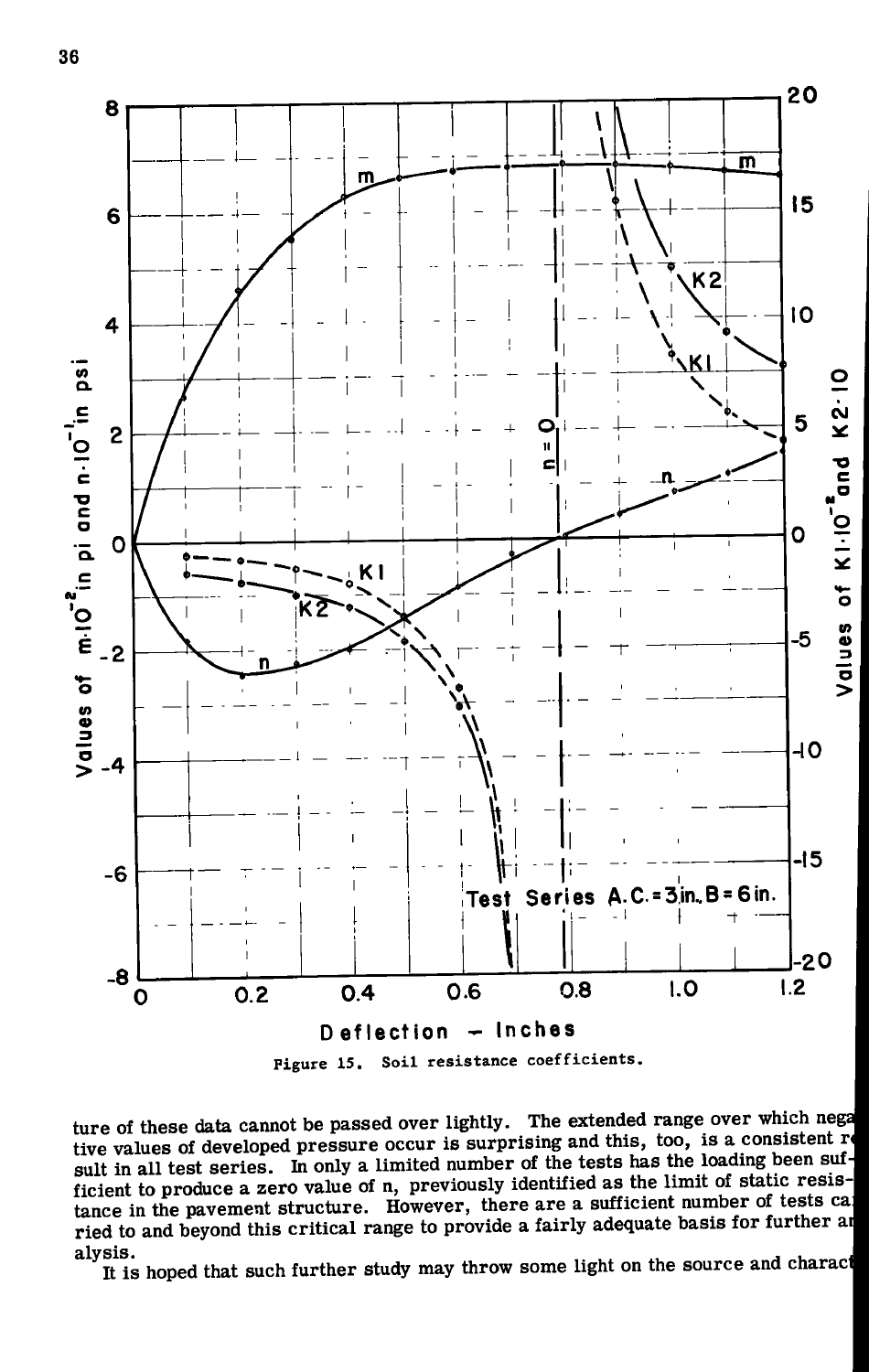of these secondary effects. One possible approach that might be helpful is the nondimensional analysis presented by Kondner and Krizek (5). It is hoped that these investigators may follow up this suggestion and see what their analysis might contribute<br>to a solution of the problem. Housel has been following the author's work on the analysis of the loading tests from Hybla Valley, and presents a written discussion hereinafter. Perhaps others may come forward with other methods of analyzing these tests. The volume of data made available and the care with which it has been gathered have not been achieved in any previous investigation. Furthermore, the consistent variation in the stress reactions developed certainly justifies much more study on such an important problem in the design of a flexible pavement, the structural action of which is still quantitatively indeterminate in terms of the mechanics involved.

#### **REFERENCES**

- $\epsilon$  R  $\mu$  Cooperations 1. Benkelman, A.C, and Williams, S., "A Cooperative Study of Structural Design of Nonrigid Pavements." HRB Special Report 46 (1959).<br>W.S., "A Practical Method for the Selection of Founds
- 2. Housel, W.S., A Practical Method for the Selection of Foundations Based on Fun-<br>damental Research in Soil Mechanics " From Pes. Pull, No. 12, Universe damental Research in Soil Mechanics." Eng. Res. Bull. No. 13, Univer-<br>sity of Michigan (1929). sity of Michigan (1929).<br>W.S., "A Generalized 7
- В. Housel, W.S., "A Generalized Theory of Soil Resistance." ASTM Spec. Tech. Pub. No. 206 (1957).<br>Housel, W.S., "Load Tests on Flexible Surfaces." HRB Proc., Vol. 21 (1941).
- ₿. Housel, W.S., "Load Tests on Flexible Surfaces." HRB Proc., Vol. 21 (1941).<br>Kondner, R.L., and Krizek, R.J., "A Non-Dimensional Approach to the Statio
- Б.  $K$ -bitchconder, R. L., and Krizdch, R. J.,  $K$  Non-Dimensional Approach to the Static and Vibratory Loading of Footings " HPB Bull 980 (1061) and Vibratory Loading of Footings." HRB Bul. 289 (1961).

# *Appendi x*

# USE OF HIGH-SPEED DIGITAL COMPUTERS

It may be assumed that in the near future there will be a very substantial increase  **the use of high-speed digital computers in practically every field of engineering.** roblems involving time-consuming computations, which are repeated over and over Igain, are particularly adaptable to the use of high-speed computers.

Because the analysis of plate load bearing tests is at least partly this type of probim, the author took advantage of this opportunity and wrote a program which would ermit the use of a digital computer in carrying out the bulk of the numerical work.

 $\begin{bmatrix} 1 \\ 1 \\ 2 \end{bmatrix}$ A simplified flow-diagram which could be used for the evaluation of the stress retions, m and n from a set of data is shown in Figure 16. The flow-diagram is a aphical representation of the sequence of operations required to solve the problem question. It is absolutely independent of the computer or computer language used, It serves as a guide when one wishes to write a detailed program for a computer,<br>or those not acquainted with this representation, it may be helpful if the two symbols<br>"and "=" are defined. The symbol ":" means "Compare th it serves as a guide when one wishes to write a detailed program for a computer, " and "=" are defined. The symbol ":" means "Compare the variable on the left to le one on the right and choose between greater than  $(>)$  or less than  $( < )$ , as indited. " The symbol "=" means "Make the value of the variable on the left equal to e current values of the terms on the right."

The IBM 704 computer which was available is a large-scale computer which em oys a special user's language called MAD, the Michigan Algorithm Decoder. The ogram was written in such a manner that it would be required only to feed the comter with the very minimum of information necessary to carry out the computations; d, when completed, the results would be printed or plotted in the most convenient :m.

Figure 17 shows a part of a data-deck which was used in this program. The first tu<br>DO<br>Tat<br>N rd contains a title to be printed with the results. This may be any phrase the user loses, containing no more than 80 letters and blanks. The second card contains ne information pertaining to the computations themselves. The word "ROUND" inates that the plates used are round, and could be replaced by "SQUARE" or "REC- .NGLE." "DIMENSIONS" tells that the size of each plate is given in terms of dileter or sides, rather than "AREA." The next three numbers indicate the number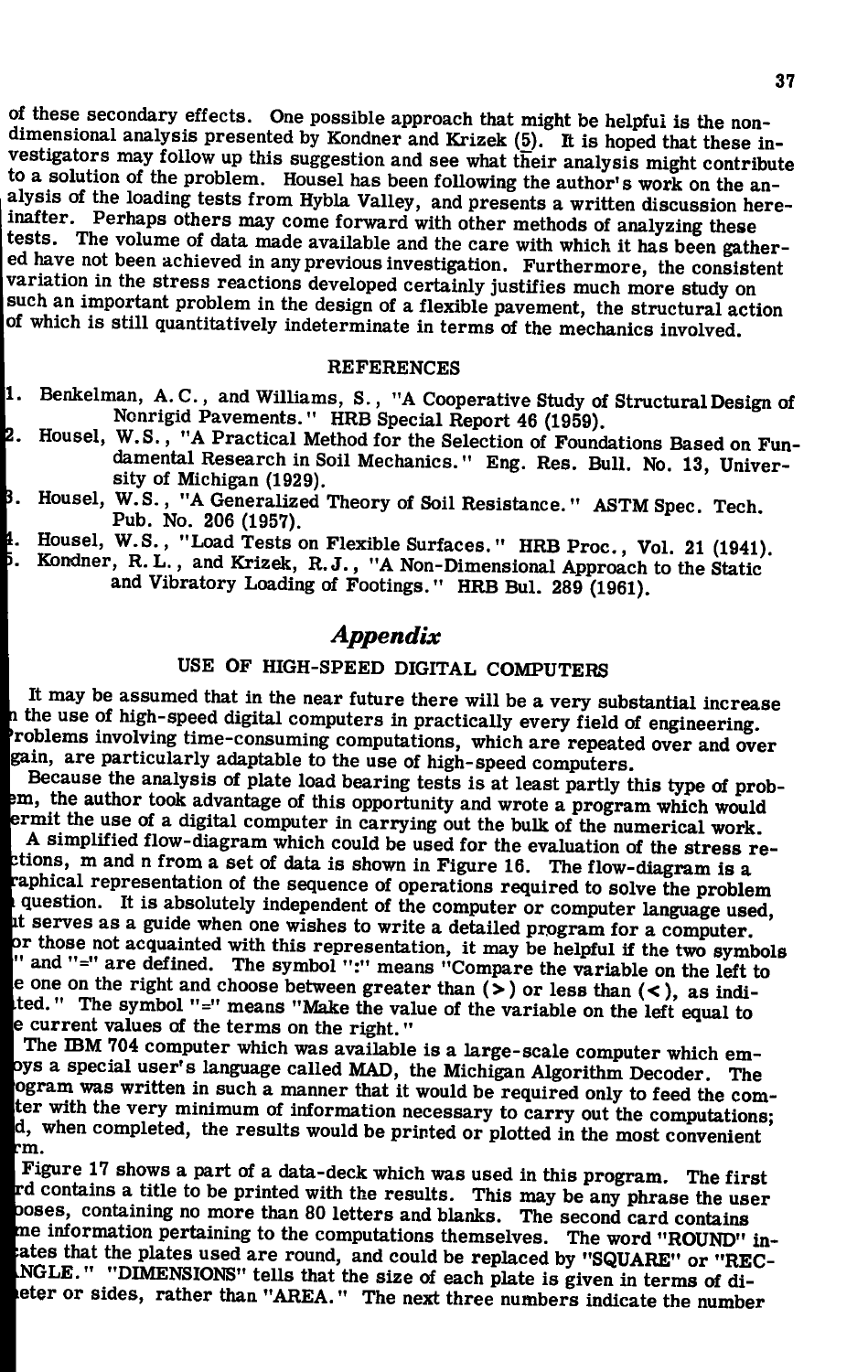

A **= Deflection** 

- **PO** = Unit Load Observed **D** = Diameter of Plates
- 

**NO = Number of Plates Used PA = Perimeter-Area Ratio** 

Figure 16. Flow diagram for solution of stress reactions m and n.

of plates used, the number of deflection points to be computed, and the thickness of flexible pavement, respectively. "NO" means that it is not desired to call in the plot routine to produce a graphical representation of the results. The last two words indi cate the units used. The third card gives the plate sizes, and the observed data are ' listed on the following cards. The data are listed as the value of deflection followed by the unit pressure for each plate; for example, at 0.1-in. deflection, 63 psi, 42 psi, and 31 psi, for the 12-, 18-, and 24-in. plates, respectively. If the next test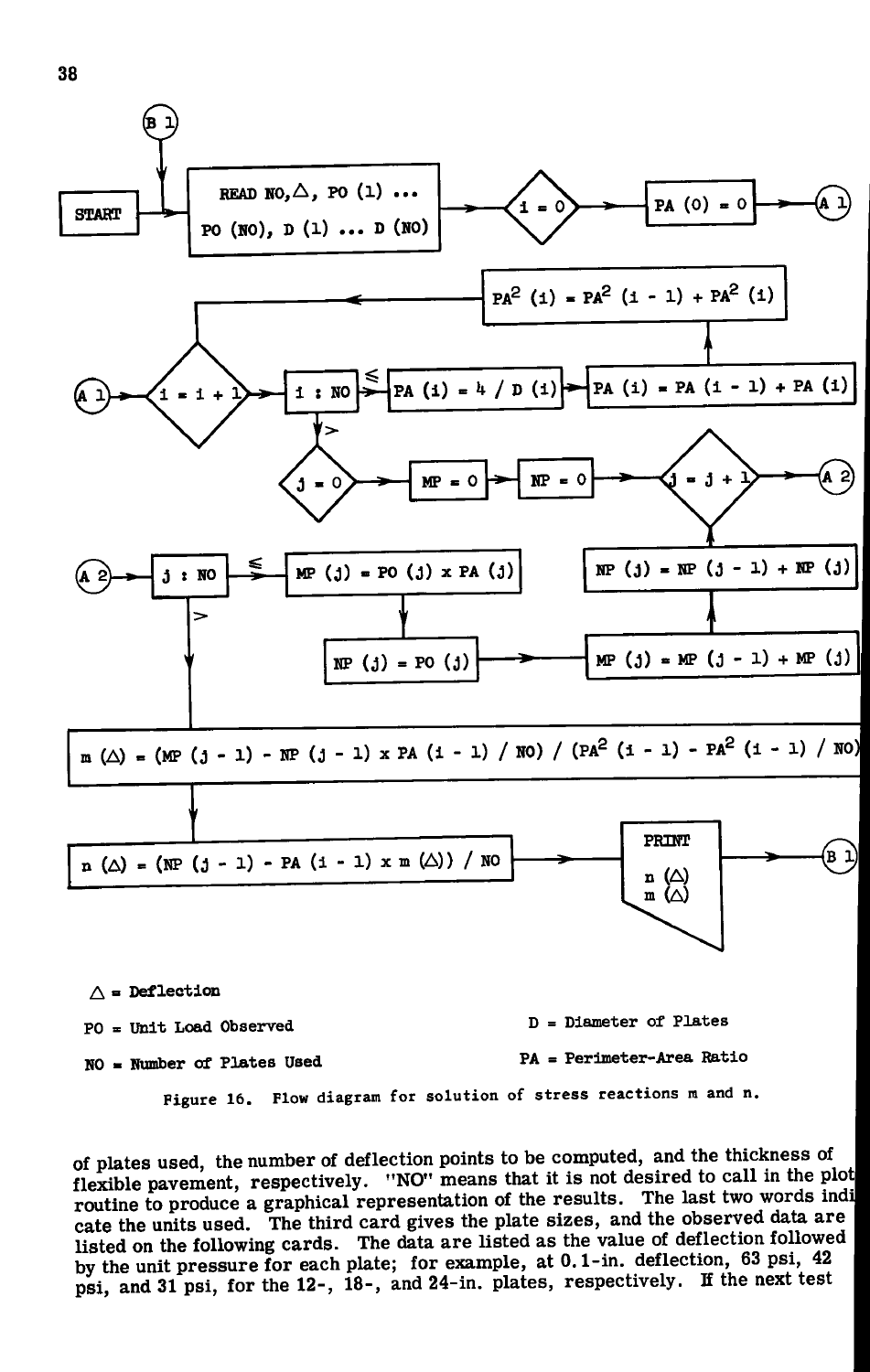

Figure 17. Example of input deck.

eries in the deck were for the same sizes of plates, the word "ROUND" could be relaced by "SAME" which would prevent unnecessary duplication of computations aleady carried out for the preceding test series.

Figure 18 shows a typical page of printed output. Although an example of the ploted output is not available, this system includes a plot-routine which is capable of reparing graphs and plotting results at the rate of 400 points in a full-page graph in bout  $2.5$  sec.

It is not intended to list the complete program here. It is felt, however, that some arts of the program should be reproduced to indicate how the MAD language and other imilar languages are being developed to make the use of digital computers more acessible to a person who is not in a position to spend the time and energy to study the etails of the internal functions of the computer. It may be said today that learning<br>write programs in the MAD language (that is, learning to use the computer) is anlogous to learning to drive an automobile. One may perfect the former technique ithout acquiring much knowledge of computers themselves.

A very powerful statement in the MAD language is the "WHENEVER-Statement." p demonstrate this, reference is made to the input cards shown in Figure 17. Deanding on the first and second words on Card 2, it is possible to deduce the  $P/A$ tio in various ways. For round and square plates, this may be as follows:

WHENEVER SHAPE .E. \$ SQUARE \$. .AND. SIZE .E. \$ AREAS \$ PERARE  $(J) = 4. / SQRT$ . (TEMP (I)) OR WHENEVER SHAPE .E. \$ ROUND \$. .AND. SIZE .E. \$ AREAS \$ PERARE (J) = 2. / SQRT. (TEMP (I) / 3.14) **OTHERWISE** PERARE (J) = 4. / TEMP (I) END OF CONDITIONAL

Most of the abbreviations used in the above sequence are self-explanatory. "TEMP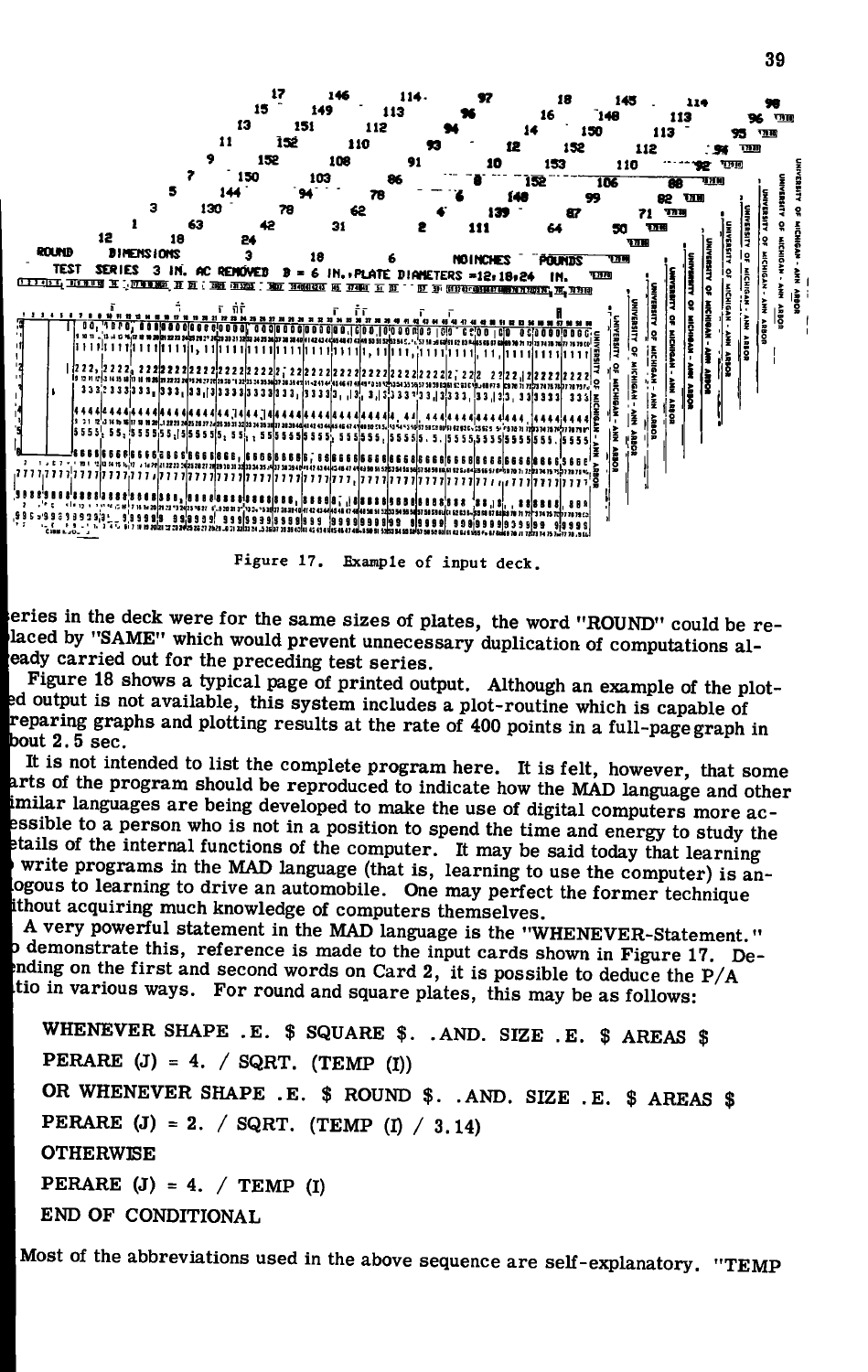TEST SERIES 3 IN. AC REMOVED B = 6 IN., PLATE DIAMETERS = 12, 18, 24 IN.

| <b>SEPTLEMENT</b><br><b>DELTA</b> | <b>OBSERVED</b><br><b>PRESSURE</b> | COMPUTED<br><b>PRESSURE</b> | <b>PERCENTAGE</b><br><b>DIFFERENCE</b> | <b>PERIMETER</b><br>SHEAR M | <b>DEVELOPED</b><br>PRESSURE N | $M + P/A$                | K <sub>1</sub><br>DELTA/N | <b>K2</b><br>M/N |
|-----------------------------------|------------------------------------|-----------------------------|----------------------------------------|-----------------------------|--------------------------------|--------------------------|---------------------------|------------------|
| <b>INCHES</b>                     | $P.$ /SQ.I.                        | P. / SQ. I.                 |                                        | $P_{\bullet}/I_{\bullet}$   | $P.$ /SQ.I.                    | P. / SQ. I.              | CU.I.P.                   | I.               |
| 0.1                               | 63.00<br>42.00<br>31.00            | 63.07<br>41.79<br>31.14     | $-0.11$<br>0.51<br>$-0.46$             | 191.57                      | $-0.79$                        | 63.86<br>42.57<br>31.93  | $-0.12727$                | $-243.819$       |
| 0.2                               | 111.00<br>64.00<br>50.00           | 109.64<br>68.07<br>47.29    | 1.22<br>-6.36<br>5.43                  | 374, 14                     | $-15.07$                       | 124.71<br>83.14<br>62 36 | $-0.01327$                | $-24.825$        |
| 0.3                               | 130.00<br>78.00<br>62.00           | 128.57<br>82.29<br>59.14    | 1.10<br>$-5.49$<br>4.61                | 416.57                      | $-10.29$                       | 138.86<br>92.57<br>69.43 | $-0.02917$                | $-40.500$        |
| 0.4                               | 139.00<br>87.00<br>71.00           | 137.57<br>91.29<br>68.14    | 1.03<br>$-4.93$<br>4.02                | 416.57                      | $-1.29$                        | 138.86<br>92.57<br>69.43 | -0.31111                  | $-324.002$       |
| 0.5                               | 144.00<br>94.00<br>78.00           | 142.71<br>97.86<br>75.43    | 0.89<br>$-4.10$<br>3.30                | 403.71                      | 8.14                           | 134.57<br>89.71<br>67.29 | 0.06140                   | 49.579           |
| 0.6                               | 148.00<br>99.00<br>82.00           | 146.93<br>102.21<br>79.86   | 0.72<br>$-3.25$<br>2,6                 | 402.43                      | 12.79                          | 134.14<br>89.43<br>67.07 | 0.04693                   | 31.475           |
| 0.7                               | 150.00<br>103.00<br>86.00          | 149.07<br>105.79<br>84.14   | 0.62<br>$-2.70$<br>2.16                | 389.57                      | 19.21                          | 129.86<br>86.57<br>64.93 | 0.03643                   | 20.275           |

Figure 18. Example of printed output.

(I)" is a location in the memory of the computer where "AREAS" or "DIMENS" are stored. ".E." means "same as."

Another very interesting statement is the "THROUGH-Statement." An example of this follows:

THROUGH D, FOR PLATE = 1,1, PLATE .G. PLNUMB SHEAR (SET, PLATE) = M (SET) PERARE (PLATE) COMPPR (SET, PLATE) = SHEAR (SET, PLATE) + N (SET) DIFFER (SET, PLATE) = (DEPRES (SET, PLATE + 1) - COMPPR  $(SET, PLATE)$ D PERCT (SET, PLATE) = DIFFER (SET, PLATE) 100. / (DEPRES  $(SET, PLATE + 1))$ 

The first instruction would sound like this in plain English: "Go through all computations up to and including those in Line D; first, by putting the parameter "PLAT! = 1," then, next time, by putting "PLATE =  $1 + 1$ ," and so on until "PLATE" is great er than "PLNUMB"."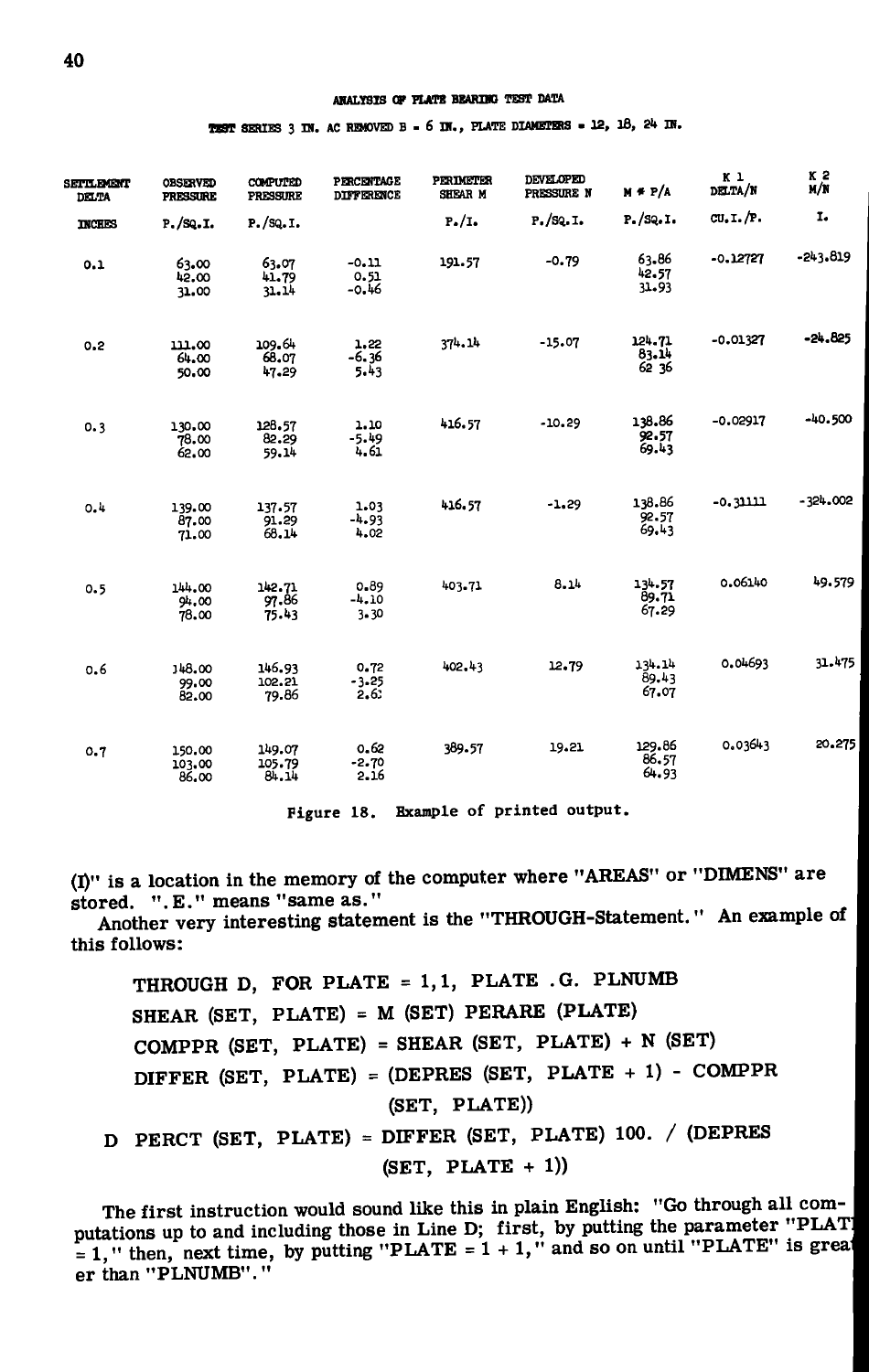**The parameter "SET" stands for the deflection point being computed; that is, first, second, and so on. "M (SET)" and "N (SET)" are the constants m and n in Housel's**  linear equation. "COMPPR (SET, PLATE)" stands for computed pressure or bearing capacity, and "DEPRES (SET, PLATE + 1)" for observed bearing capacity. "(DEPRES **capacity, and "DEPRES (SET, PLATE + 1)" for observed bearing capacity. "(DEPRES**  (Set)  $\frac{1}{2}$  is the amount of deflection, and  $\frac{1}{2}$  involved is the number of plates

Any equality can be written in practically the same way one would when carrying out computations by hand. For example, if the stress coefficient **K**<sub>1</sub> referred to in this paper is to be computed, it is required only to add one instruction to the progra **this paper is to be computed, it is required only to add one instruction to the program.** 

$$
K_1 \quad (SET) = DEPRES \quad (SET, 1) / N \quad (SET)
$$

**It should be clear from this that programming in MAD is not a very difficult task.**  Input and output instructions can, however, be tedious; but, by no means hard to un-**Iderstand.** 

**The reader may be interested in getting an idea of the cost of carrying out the computations in this** *prograna.* 

**Once the program has been written, the only requirement for processing data is to junch the data on cards, as shown in Figure 17. The punching is comparable to typewriting; hence, it would be difficult to give any definite figures as to how many cards me could expect to finish in a given time. This, however, would never be a very cost- " operation.** 

**As an example of the cost of using the computer, it was found that the completion |>f 20 pages of output, as shown in Figure 18, took 1. 6 min. The computer charges '.re \$5,00 per min, and the foregoing would thus be about \$8.00.** 

**The time consumed in writing and testing the program itself was, in this case, the hajor factor. However, if it were found desirable to use it for substantial computa-Uons, the cost of programming would eventually be negligible.** 

**' One great advantage of the computer program is that it becomes easy and inexpenive to test out new theories and formulas which might be applicable to the program in uestion. Changes in the program itself are easy to make because instructions can be dded or removed as required without changing the output and input to any great extent.** 

**This example of the use of a high-speed digital computer has been included here for lie reader who is not well acquainted with this powerful tool and who might be able to**  enefit from its use. It may be emphasized that it is not necessary to know the me-**Ihanical details of the computer itself to be able to use it, but merely to learn a rela- ^vely straightforward set of instructions such as those illustrated.** 

## *Discussion*

**'.S. HOUSEL, Professor of Civil Engineering, University of Michigan, and Research lonsultant, Michigan State Highway Department—The writer has spent some time in an •tempt to interpret the stress reactions developed in the Hybla Valley tests in the**  antitative terms of the linear equation for bearing capacity used by the author, with**it coming to a final conclusion. This discussion will consequently be devoted to raisg several questions yet to be answered and commenting on certain aspects of the wuctural behavior of flexible pavements.** 

<sup>I</sup> **Statistically, the linear equation reproduces the measured results of all the tests wolved within a very narrow range of experimental error. Satisfying this test of %ldity does not reveal, in terms of structural behavior of the pavement structures, i of the factors which contribute to the surprisingly high values of perimeter shear,**  *m* **inability of rigid plates to transmit direct pressure over the contact area, and the normally high deflections at which the full supporting capacity of the pavement struc- |:e is developed.** 

**The fact that the maximum and minimum values of soil resistance coefficients deed from the linear equation for bearing capacity do determine the upper limit of ,tic resistance or bearing capacity of the entire system has been demonstrated a nber of times in the design of building foundations (1^, 2). This relation has been**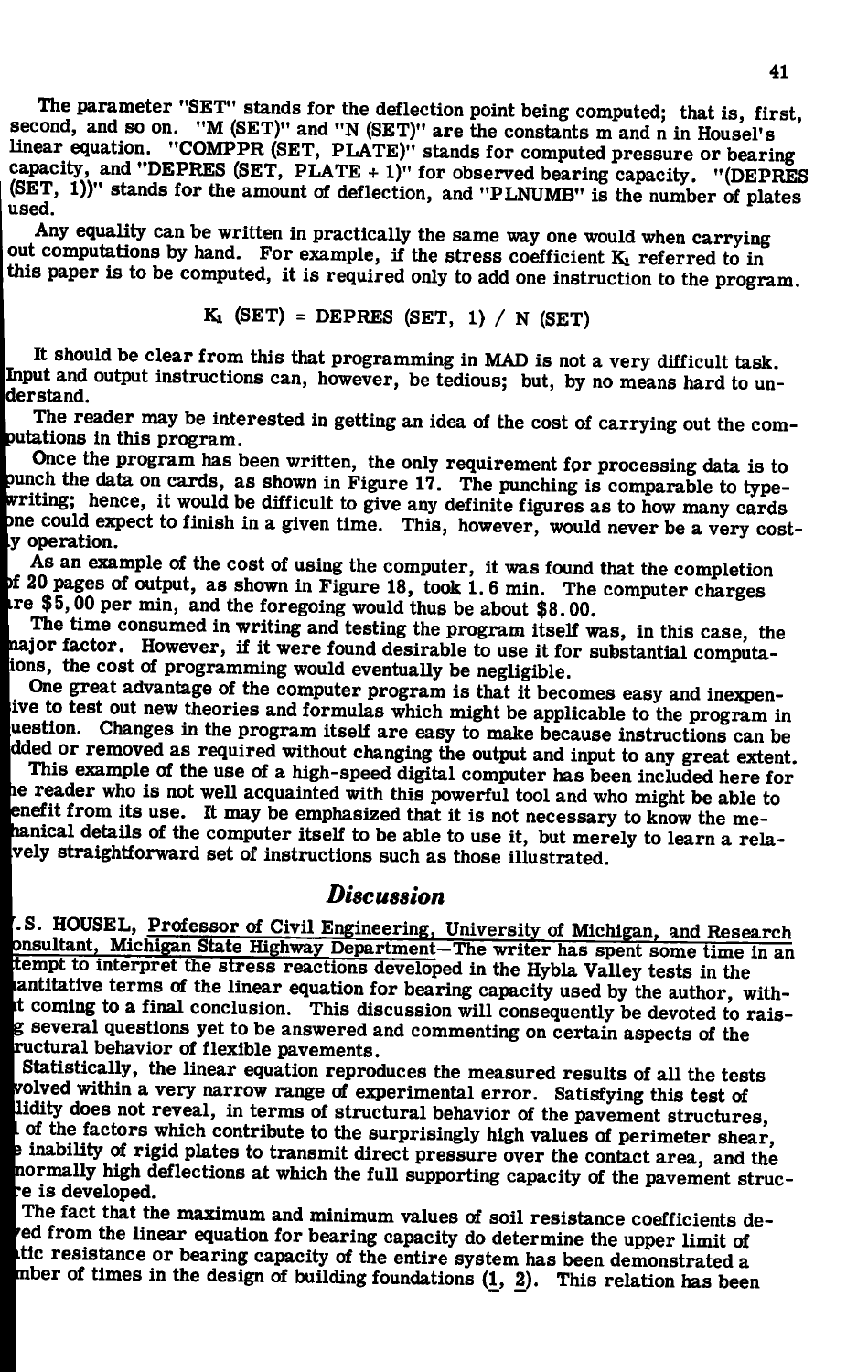confirmed in previous rigid plate bearing tests on flexible pavements  $(3, 4)$ . If this principle is applied to the Hybla Valley tests, the limit of supporting capacity is not **reached until the deflection is much higher than the range of thousandths of an inch normally considered in current practice. For example, in Figure 15 the critical deflection at a developed pressure of n = 0 is reached at approximately 0.8 in. for a total pavement thickness of 9 in. As shown in Figure 6, the same limits are not even reached in the Hybla Valley tests and would be at deflections considerably greater than 1 in.** 

**Determining the source of these abnormally high deflections and correspondingly high values of perimeter shear is peculiarly perplexing. One may surmise that one possible source is in the permanent deformation due to yielding at the edges of the**  plate under the high pressure concentration along these edges. The increase in the **critical deflection with increased thickness of base course suggests that consolidation or stress conditioning of the base courses is another potential source. Similar permanent deformation in the subgrade is another possible source that cannot be neglected**  If the high deflections originate from these sources rather than in shearing displace**ment, it is important to recognize that the pavement structures will improve with time and load applications in service and that this greater range of available supporting capacity may eventually be mobilized. Either that or the sources of permanent deformation must be eliminated by greater initial compaction or the pavement must be designed with greater flexibility in order to develop this supporting capacity more effectively** 

In this respect, current pavement design in this country may be penalizing itself by **continued use of design criteria based on the elastic properties of rigid solids in which the assumed proportionality between total load and deflection takes precedence over th relationship between applied pressure and subgrade bearing capacity in plastic support ing media to which the linear equation for bearing capacity applies.** 

**Rigidity and strength under the conditions of pavement performance are not synonymous. Rigidity carries with it susceptibility to fracture and the weakness of brittle failures. The objective of pavement design should be to build flexible strength or controlled flexibility into pavement structures. For most efficient performance, relative**  rigidity of the pavement components should be reduced to a minimum. Rigid pavement **surfaces should be made more flexible or the supporting elements of base and subgrad**  made more rigid. Flexible pavements have the advantage of mobilizing available sub**grade support more effectively. There should be no prejudice against larger deflections as long as the yield value of the supporting subgrade or other pavement components is not exceeded and the structural continuity and riding quality of the pavement itself is not impaired.** 

**This design philosophy calls for a rather definite reorientation of the current design practice which relies on proportionality between total load and deflection and re**lationships developed from the concept of a rigid pavement. It might be remarked tha one seldom sees steel wheels on a tea wagon; if there were, it might be as damaging **to polished floors of hardwood and tile as the pinpoint heels of current ladies' shoes '** 

**are to bituminous surfaces.**  ing tests may be in their relative rigidity and the secondary dimensional effects which ing tests may be in their relative rigidity and the secondary dimensional effects which<br>If you induce a **These offects annoy to mask the basic supporting capacity which the** they induce. These effects appear to mask the basic supporting capacity which the '<br>tasks attempt to mongure.

**tests attempt to measure.**  bearing areas more nearly comparable to pneumatic tires. This procedure has been given some previous attention but has not yet supplanted the more common use of rigid plates adapted from foundation practice (5). Insofar as the writer is concerned, the attempt to unscramble the dimensional factors involved in perimeter shear and negative values of developed pressure has not been abandoned. There are some pron negative values of developed pressure has not been abandoned. There are some promised<br>integrated in the some product of a product of the area of the progress in this direction **ising possibilities not completely explored, but any further progress in this direction** 

**must await further study.**  ment design. By taking advantage of more liberal use of highly compacted granular ment design. By taking advantage of more inclusion of m<sub>ore</sub> compacted gramming<br>cubbages and structural continuity sunnlied by prestressing and hydraulic compressi **subbases and structural continuity supplied by prestressing and hydraulic compressi**